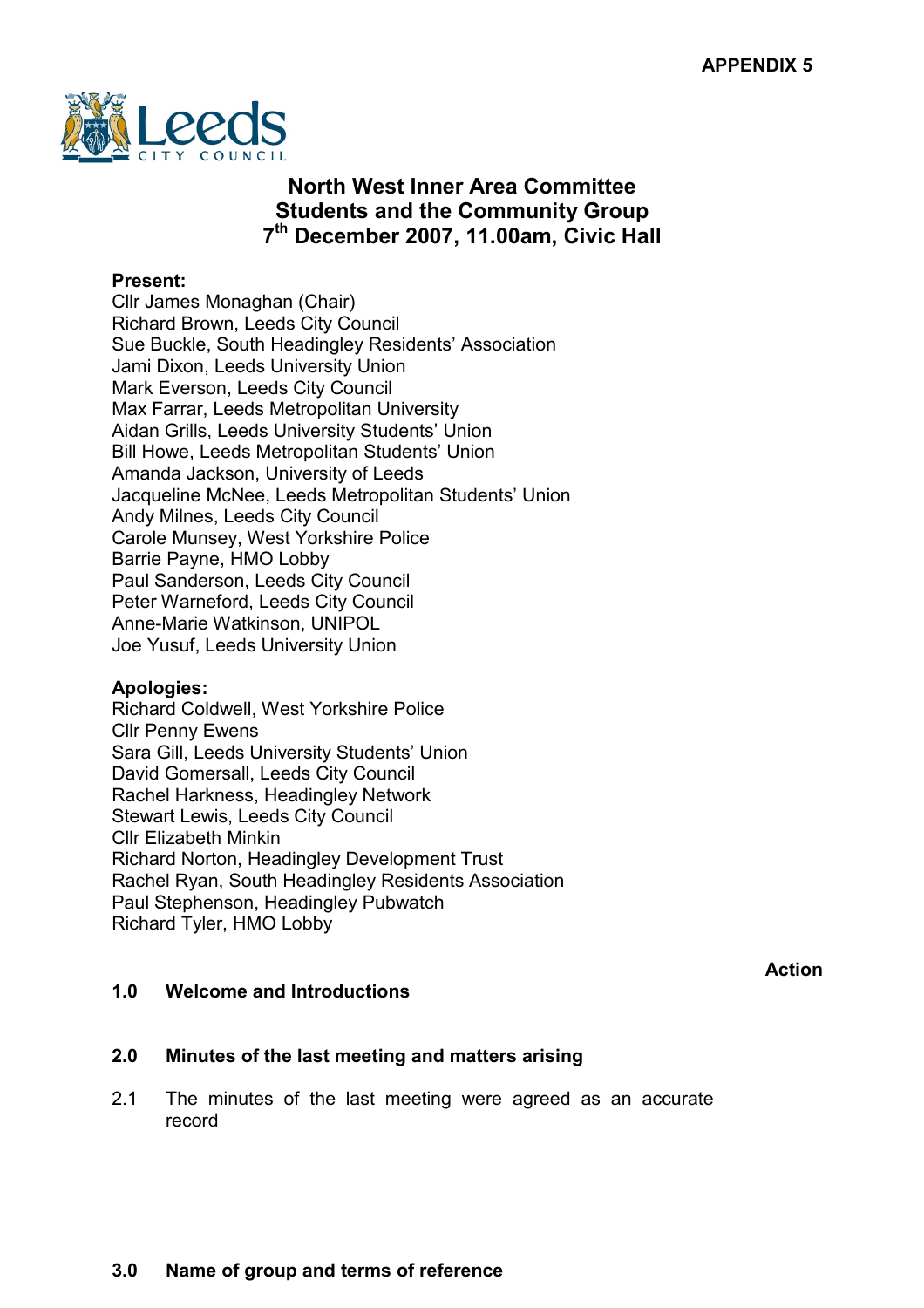- 3.1 The name 'Students and the Community Group' was proposed and agreed. The group will take forward issues formerly addressed by the Changeover and Freshers Groups, as well as looking at other matters year-round (key message).
- 3.2 The draft terms of reference circulated to the group were agreed.

#### 4.0 Noise Nuisance – The 'Out of Hours' service

- 4.1 Mark Everson made a short presentation on the operation of the out of hours service (key message), including the following key points:
	- The out of hours service has grown from a pilot that commenced in 2001.
	- Calls are taken by volunteers at Cross Green and referred onto Environmental Health Officers for investigation.
	- The service is funded by Neighbourhood Renewal funding and this requires the service to prioritise work in deprived communities.
	- The service does receive a significant number of calls from complainants in the inner north west area of Leeds and these are usually visited by Environmental Health Officers even though some of the areas are not considered to be comparatively deprived.
	- The Neighbourhood Renewal funding will expire in 2008 and a review of the service is currently looking at funding options going forward.
	- The managers of the service and Environmental Health Officers are aware of the complex issues that come with large students parties which can occur in the inner north west area.
- 4.2 Discussion and questions followed the presentation, including the following key issues:
	- It was queried how the service in Leeds compared with other authorities. It was confirmed that the service compared well with other parts of West Yorkshire, but that it did not offer the same 24/7 service as some London Boroughs.
	- The approach taken by Environmental Health Officers when investigating a complaint is to first go to the complainant and make an assessment of the noise nuisance. If it is deemed to be problematic then the officers will approach the source of the noise, accompanied by the police if necessary. An informal request to the perpetrator is usually made before a formal notice being issued.
	- Communication between the out of hours service and the Amanda universities' 'Neighbourhood Helpline' was discussed. It Jackson & was consider that the relationship between the two services Mark Everson could be developed further.
	- Reconciliation between the perpetrator and complainant was considered to be an important but sometimes overlooked follow up to a noise nuisance complaint. It was considered that meetings between the two parties would be